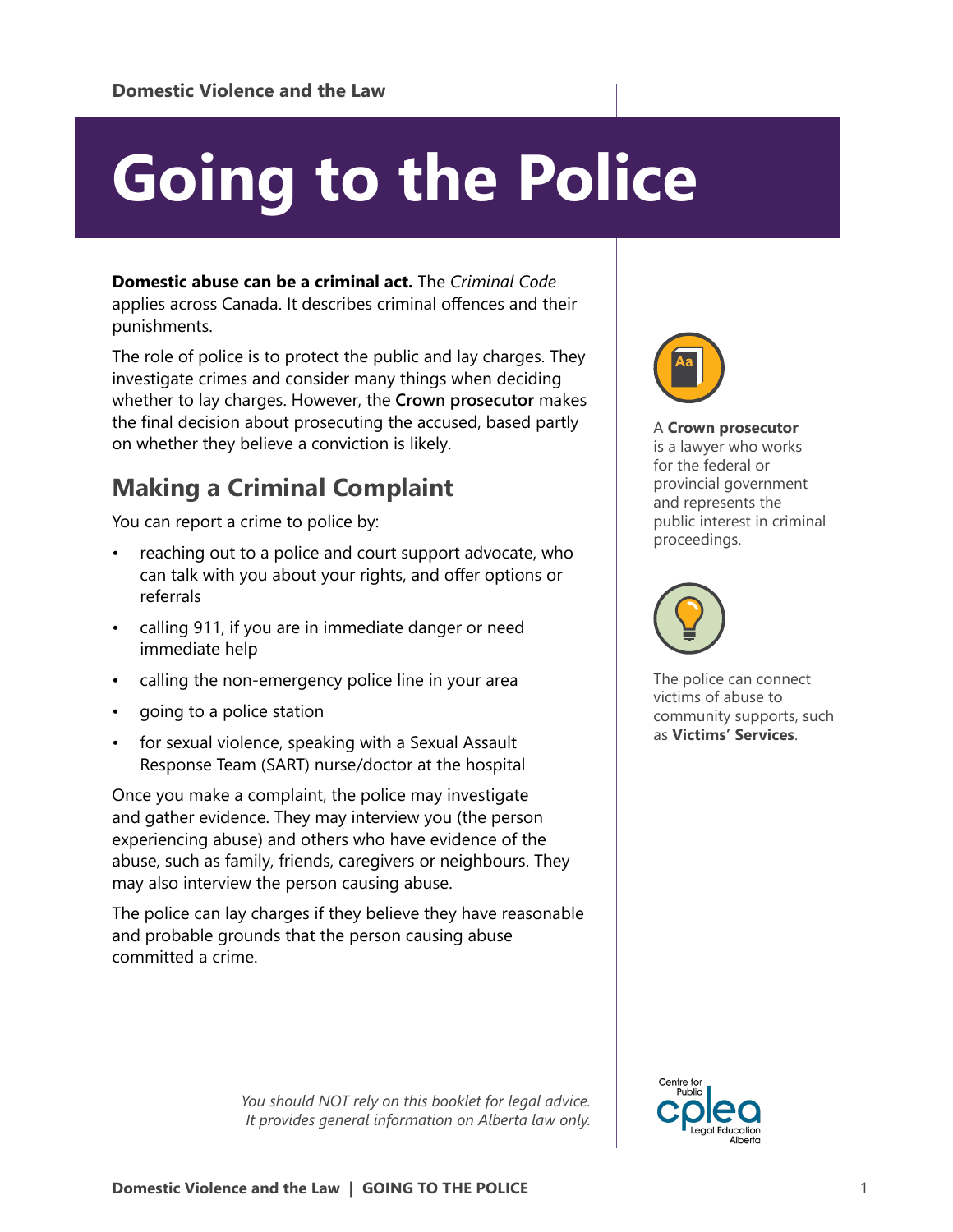

See CPLEA's **Reporting Sexual Violence to Police info sheet** for more information about the criminal process at: **[www.cplea.ca/sexual](http://www.cplea.ca/sexual-violence/)[violence/](http://www.cplea.ca/sexual-violence/)**

While the resource is about sexual violence, the police process is the same for most criminal offences, including abuse.

Find a **Victim's Services Unit** near you by calling 2-1-1 or visit: **[bit.ly/30ucs4p](https://bit.ly/30ucs4p)**

Sometimes the police will decide **not** to lay charges against the person causing harm. There are many reasons why, such as:

- The police do not have reasonable grounds based on the evidence to believe the person committed the crime.
- The police do not believe it is likely the evidence will lead to a conviction.
- The police have not properly investigated what happened.

If you are not happy with how the police respond, you can:

- Make a complaint against the police. Check with your local police on how to make a complaint.
- Request copies of police records relating to your complaint. You can submit your request in writing to the police under the *Freedom of Information and Protection of Privacy Act*. The police may charge you fees for this service. Contact the Office of the Information and Privacy Commissioner of Alberta for more information.
- Start a **private prosecution** at the courthouse against the person who caused you harm. You must follow a specific process. Contact your local courthouse or a police and court support advocate for information. The Crown prosecutor will take over the case and choose whether to prosecute the accused.

## **Victims' Services**

Victims of crime can ask for help from local victims' services units (VSUs). VSUs can:

- give information about the process
- offer specialized help, including with housing, finances, and more
- listen to your story and provide emotional support
- help you communicate your needs and concerns to police or the Crown prosecutor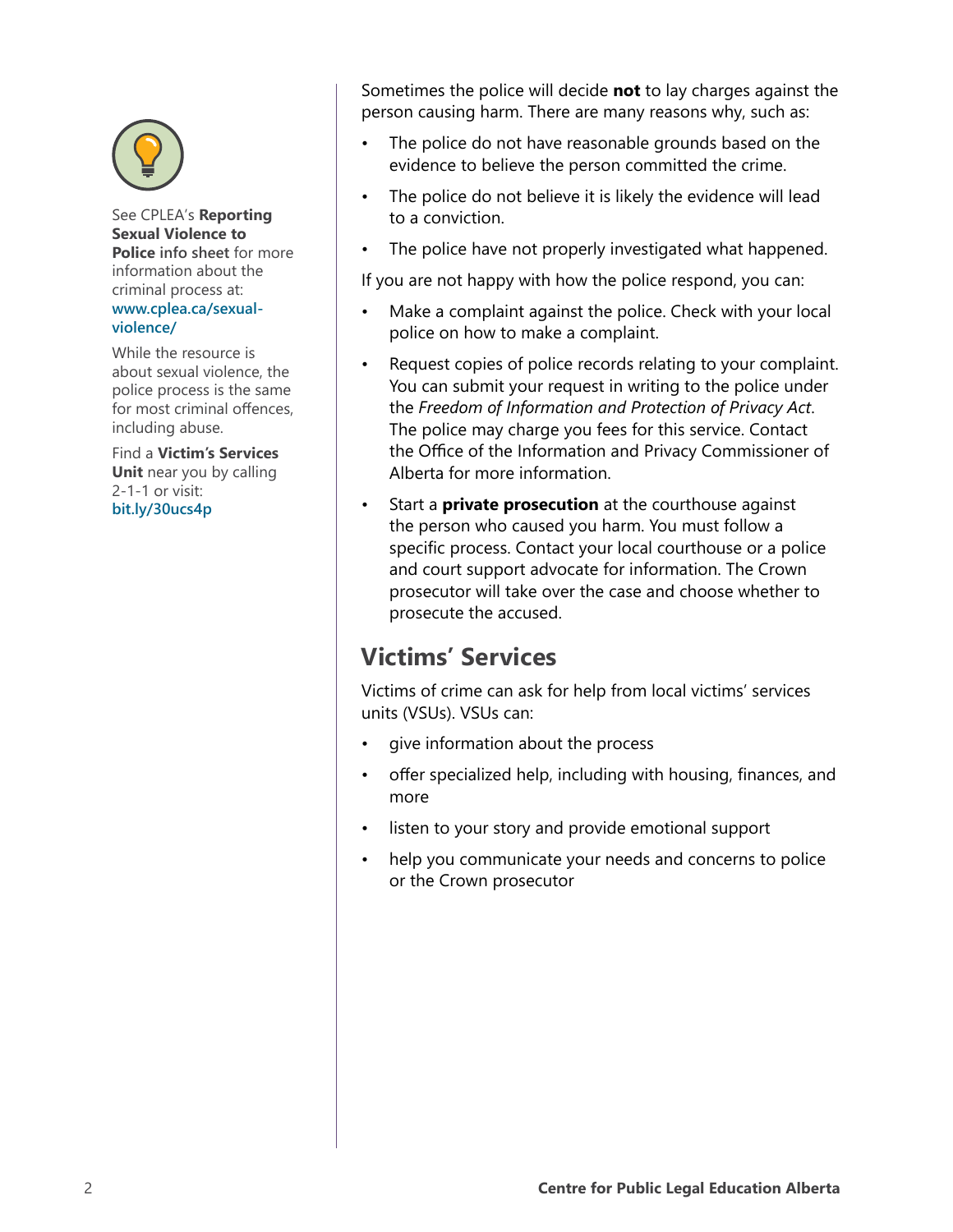## **The Accused**

If the person causing harm is charged with a crime, the police will either keep them in custody or let them go with a promise to appear.

If the accused is in custody, the court will hold a bail hearing to decide if they should stay in custody or be free until the charges are resolved in court.

The accused has rights too. Their rights include:

- the right to have a trial (have a judge or jury decide if they are guilty or not) within a reasonable time. An accused should be tried within 18 months of being charged unless there are good reasons for the delay.
- the right to be presumed innocent until proven guilty according to law in a fair and public hearing by an independent and impartial tribunal
- the right not to be denied reasonable bail without just cause

The accused also has a right to defend themselves against the charges.

## **Peace Bonds**

A peace bond (or recognizance) is an order made by a criminal court judge saying someone must "keep the peace".

Peace bonds are used where a person seems likely to commit a criminal offence but there are no reasonable grounds to believe they already committed the offence.

Peace bonds may also be issued to resolve criminal charges. For example, if the person causing harm is charged with assault, the Crown prosecutor may agree to withdraw the charges if the person enters into a peace bond.

#### **A peace bond can take a long time to get so it may not be a good option if you need help right away.**

An Emergency Protection Order, Queen's Bench Protection Order or Restraining Order may be better options. See the **Keeping the Abuser Away info sheet** for more information at **[www.willownet.ca](http://www.willownet.ca)**.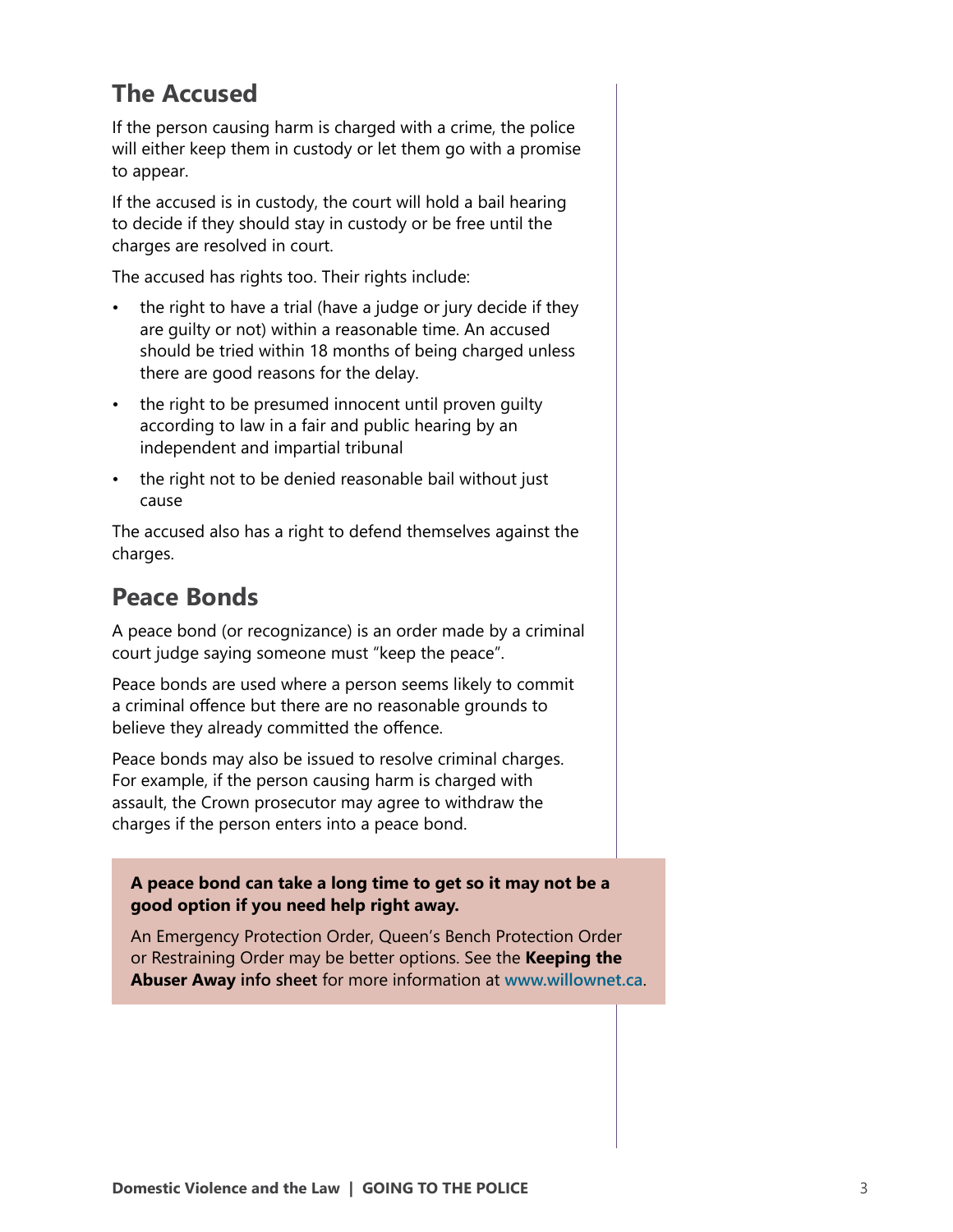#### **Who can apply?**

You may apply for a peace bond against someone you fear may:

- injure you, your partner or child, or your property, **or**
- distribute, publish, transmit, sell, make available or advertise an intimate image of you without your consent.

#### **What can it say?**

A peace bond can list conditions the person causing harm must follow, such as requiring them to:

- stay away from your home, place of employment or other place you or your partner or children regularly go
- stop contacting you and your partner and children
- not use drugs or alcohol
- regularly report to police or a probation officer
- not possess any firearms or weapons, and give up any firearms or weapons they have

#### **How to apply?**

You can apply at the criminal court division at any Provincial Court in Alberta. You can also talk to a police officer. You must tell the court or police officer why you are applying for a peace bond. If you speak to a police officer, they may start an investigation, which may lead to charges against the person causing harm.

The court or police officer will decide if your application for a peace bond should go ahead. They will give you a date for the court hearing. Hearings often take place two to three months after you make your application.

At the court hearing, you must convince the judge you have reasonable grounds for the peace bond. You must share why you fear the person will harm you, your partner or your children, or will damage your property. Or why you think the person will share an intimate image of you without your consent. You should have evidence, such as medical records, police reports, affidavits from witnesses, etc.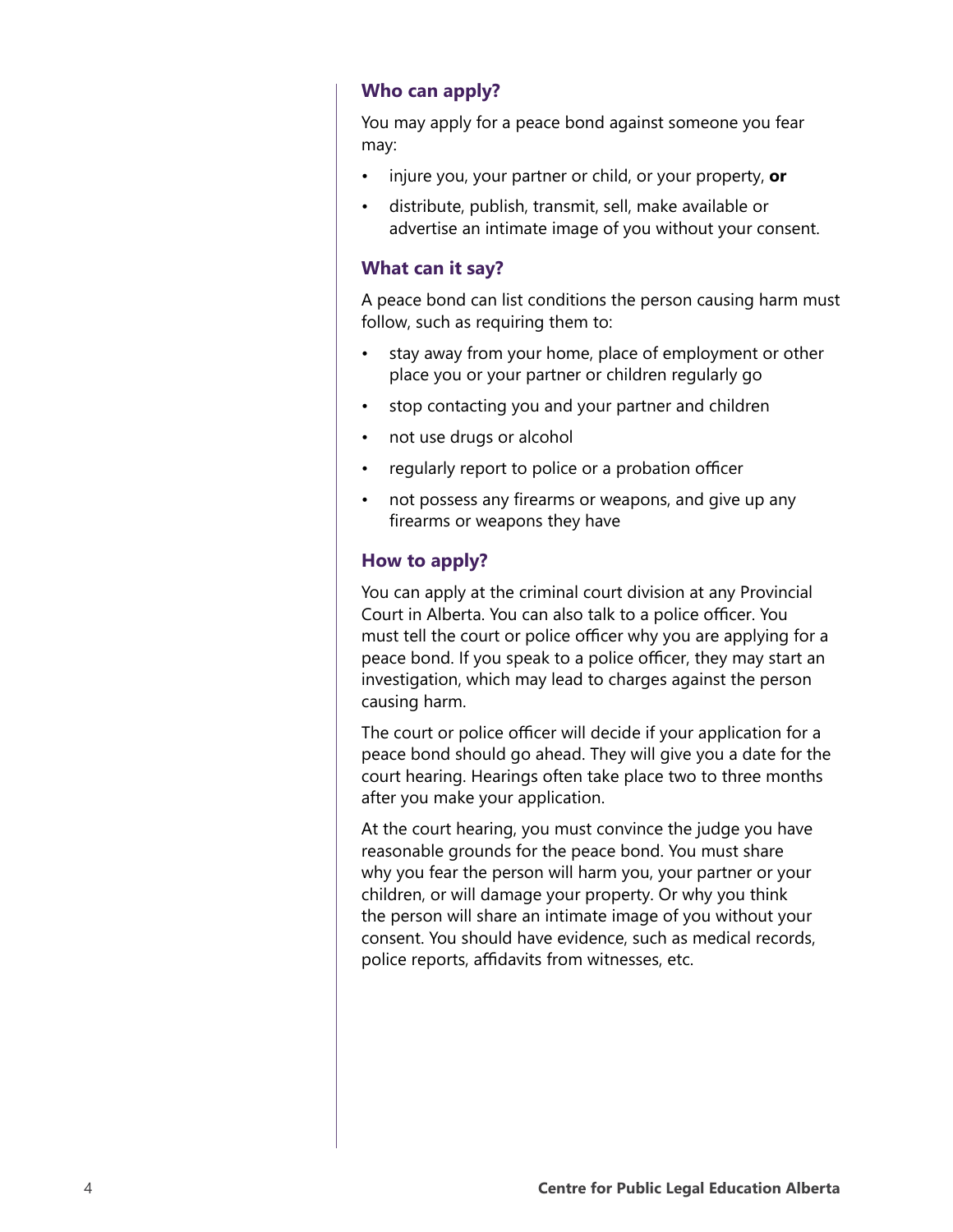An **Affidavit** is a written statement of facts that you swear or affirm before a Commissioner for Oaths or Notary Public. It is evidence in court. The judge treats it the same way as if you were giving oral evidence. For more information, see the **Evidence in Court: Affidavits info sheet**, available at **[www.cplea.ca/courts](http://www.cplea.ca/courts)**.

The person causing harm (accused) must also attend the court hearing. They can share their story with the judge. Do not interrupt, make faces or roll your eyes. Try not to be confrontational or sarcastic. After the accused shares, the judge may let you respond to their claims and say what you disagree with. It is a good idea to bring a trusted family member or friend with you for support.

If the judge thinks there are reasonable grounds for your fears, they will order the accused to enter into a peace bond. The accused must agree to enter into the peace bond. If the accused refuses to enter into the peace bond, they can be sent to jail for up to one year.

#### **How long does a peace bond last?**

A peace bond can last for up to one year. It cannot be renewed but you can reapply for a new one. You will have to convince the judge that you still have reasonable grounds for your fears.

#### **What happens if the person does not follow the peace bond?**

Call the police. The police will then decide whether to arrest the person. If arrested, the person causing harm will be charged with breaching the peace bond. The accused can plead guilty or go to a trial. You may have to appear in court at the trial to give evidence of the breach. If the person causing harm is found guilty of breaching the peace bond, they will receive a criminal record and may go to jail.

Do not contact the person causing harm or allow them back into your home while the peace bond is in effect. The peace bond is hard to enforce if you initiate or allow contact from them. It may be more difficult to get a no contact order in the future.